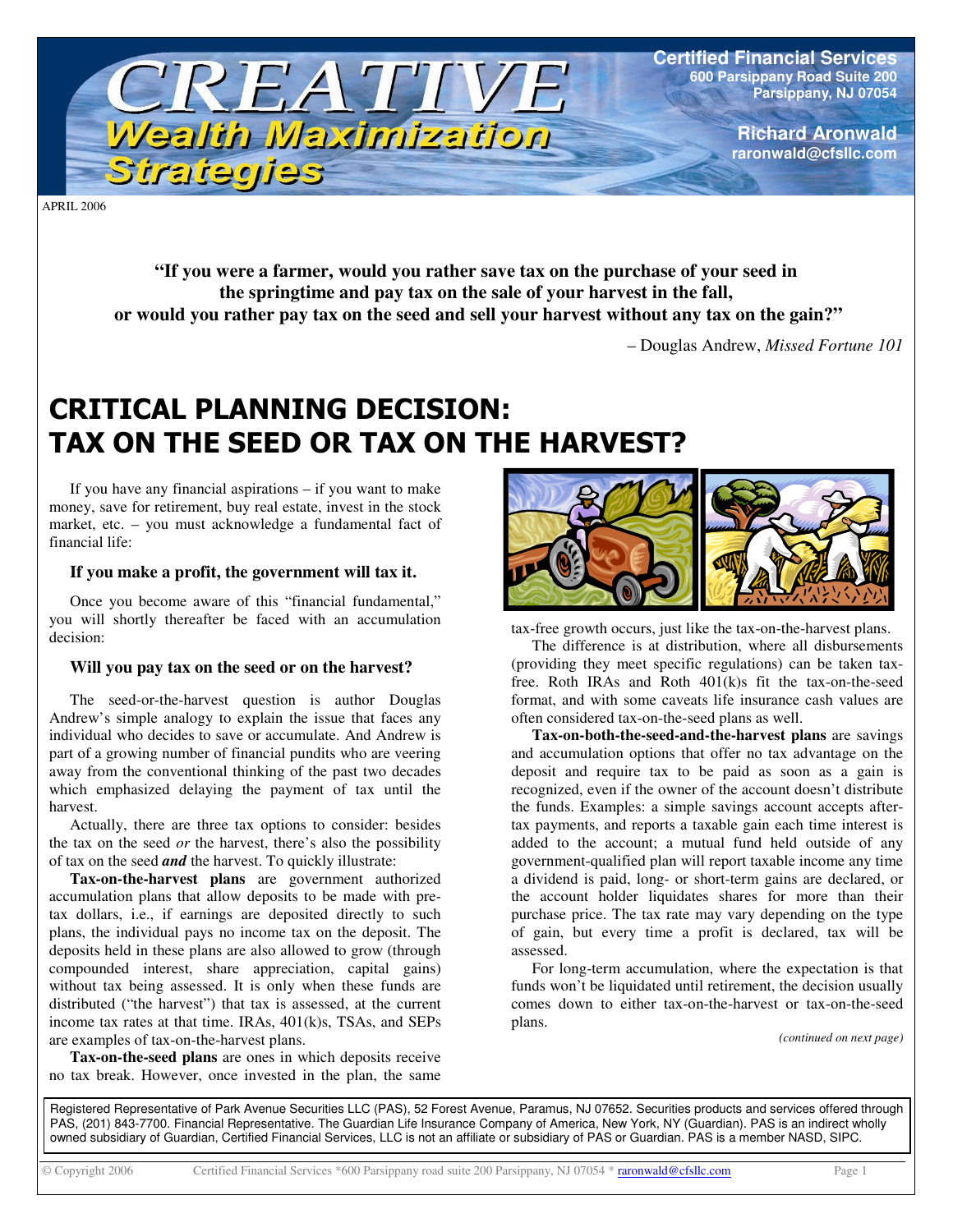### **How to decide.**

Andrew's analogy may be simple to understand, but like anything that involves government regulation, especially tax regulation, the devil is in the details. In making an assessment of the ramifications of paying tax on the seed or the harvest, you could apply any number of evaluation methods – and still arrive at a split decision. For example, *Andrew provides the following scenario:*

An individual deposits \$8,000 a year to a 401(k) for 25 years and 4 months. Assuming a 7.5% annual rate of return, the account balance will grow to approximately \$600,000. If this individual was in the 33.3% marginal tax bracket during these 25 years of accumulation, the annual savings on the deposit would be \$2,666, (i.e., the tax-on-the-harvest plan allowed the \$8,000 of earnings to be deposited without \$2,666 of tax assessed). For 25 years, that results in a tax savings of \$66,650.

Now the individual decides to begin retirement, withdrawing \$45,000 each year. At a marginal tax rate of 33.3%, this means \$15,000 of the retirement distribution pays taxes and \$30,000 stays with the individual. Andrew's conclusion:

*"You will pay back every dollar you saved in tax on twenty-five years of contributions during the first four and a half years of retirement (4.5 x \$15,000 = \$67,500). If you live twenty-two years after retiring, you'll potentially pay back five times more in taxes during the distribution phase than you saved in taxes during the contribution phase."*

Wow. Sounds like a steep cost to pay at harvest, doesn't it?

## *Of course, there might be another way to look at it…*

Let's suppose the same individual put \$8,000 in a tax-theseed plan. Assume the same tax rates and the same rate of return. What happens?

First, only \$5,334 gets deposited each year, because \$2,666 is paid in taxes. After 25 years and 4 months, the account balance has grown to \$400,000 – one-third less than the hypothetical 401(k) account in the previous example.

In the tax-on-the-harvest plan, the \$45,000 distribution netted \$30,000 after-tax, and did not reduce the principal. With a tax-the-seed plan, there's no tax on distribution, so a \$30,000 withdrawal accomplishes the same net result. Same amount of money in the pocket, same preservation of principal.

Hmmm. That sure looks like a split decision. And it is.

## *Except…*

Tax rates aren't static. They change all the time, either because legislation changes or our financial situation changes. In a graduated tax system like ours, your top tax rate could be 15%, 28%, 31% – hey, during World War II it was as high as 90%! And your marginal tax rate isn't only a factor of the size of your income. It's also contingent on your deductions: for dependents, charitable contributions, medical expenses, mortgage interest, etc.

Rates of return aren't static either. An accumulation vehicle might produce an average annual return of 7.5 percent, but it's very unlikely it will earn 7.5 percent *each* year.

And given other financial circumstances, maybe contributions won't be regular either. Maybe they are higher before the kids are born, drop when you buy a house, go up after that promotion, stop while you're paying for college, and catch up when you've emptied the nest.

With such flexible variables, even simple assumptions make for almost impossible calculations. Let's try an "easy" example:

**Phase 1:** Take a young couple, just married, working two entry-level jobs. They want to save – for retirement, and for a house – but also have student loan debt.

**Phase 2:** Husband gets a promotion; couple buys a house, starts a family. Wife stays home with the youngsters. Lots of deductions, and a drop in income. The stock market is booming.

**Phase 3:** Kids go to school, wife works part-time. Family is growing, needs a bigger house. Couple starts thinking about paying for college. There's a correction in the stock market, but real estate is hot.

**Phase 4:** Both are working full-time, hitting their peak earning years. In fact, there's more money available than can be deposited to the plan. Kids are moving out. Might be nice to buy a second home (that mortgage interest deduction would really make a difference).

**Phase 5:** Is it retirement or semi-retirement or a second career? There's part-time work, travel, and wondering whether a major medical incident could turn into a financial catastrophe.

Got it? So, armed with this information, go ahead and select a marginal tax rate. In fact, pick several. Same thing goes for rates of return, and contribution levels. Do you really think your assumptions are anything more than educated guesses? Can you confidently choose between a tax-on-theseed or tax-on-the-harvest plan based on mathematical analysis?

It's not just the mathematical part of the evaluation that's problematic. There are other devilish details to consider, like annual contribution limits, minimum distribution requirements, early withdrawal penalties, hardship exceptions, etc. Does your employer offer a plan? What is your adjusted gross income? Answers to those questions can affect your decision as well.

Even after you've sifted through all the details relevant to your current situation, you must also account for factors beyond your control. You may be able to make educated guesses regarding your particular circumstances – future income, expenses, and deductions - but you can't account for what the government might do (change the rules, change the rates) or what might occur in the economy.

At this point, the simple question of "tax-on-the-seed-oron-the-harvest" probably looks a bit more complicated. Overwhelmed, you might just throw the whole idea out the mental window of your conscious thoughts and channel surf for a "Seinfeld" rerun. But assuming you want to make an intelligent decision, you have three choices.

**1. Become an expert** on the various types of taxadvantaged accumulation plans. There are plenty of sources of education. There are books, television programs, and classes. Do an Internet search ("retirement plans" yielded over *89 million* results). This is your money, and your financial future.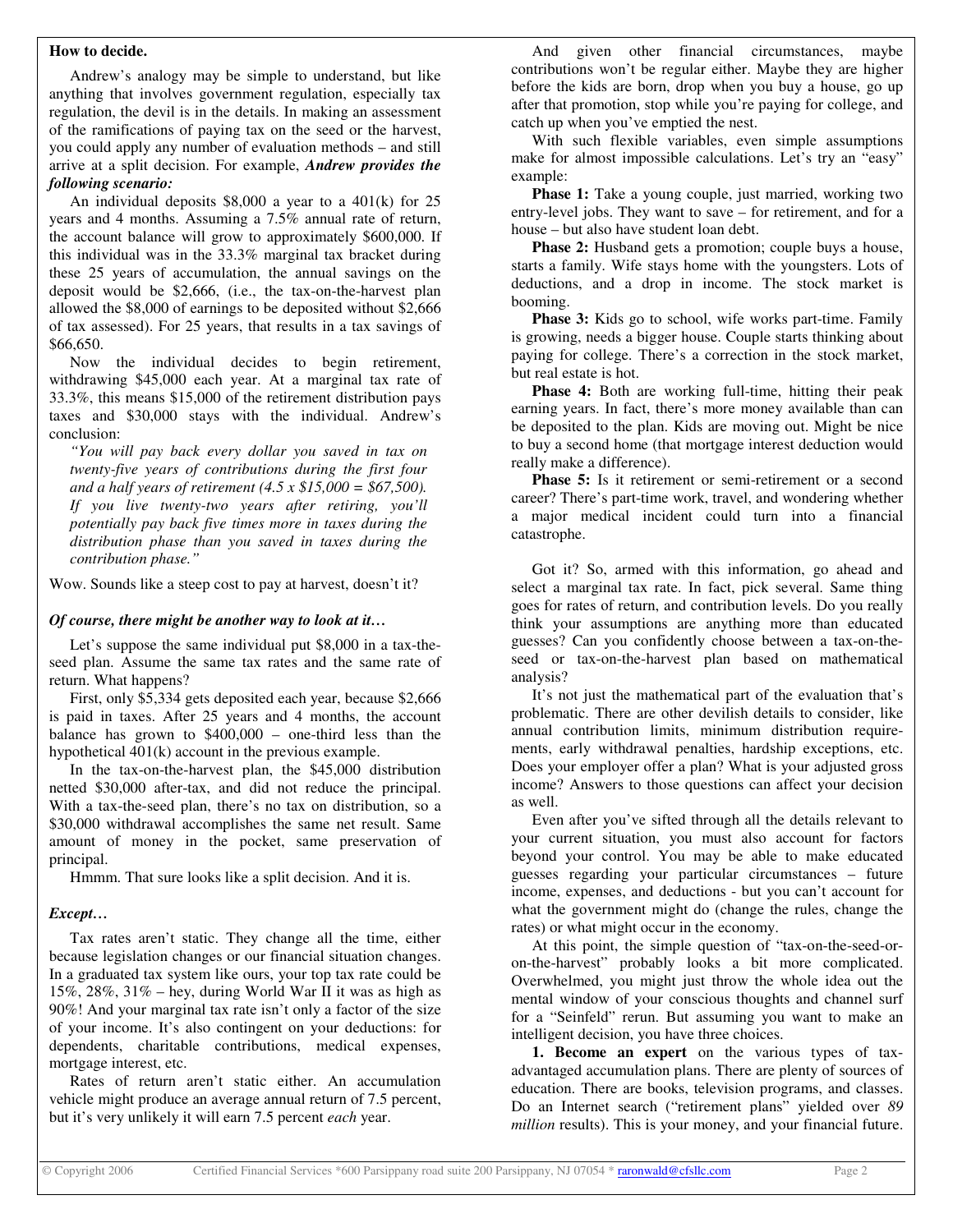It doesn't have to become an obsession, but would it hurt to make your financial program one of your hobbies?

**2. Get expert assistance – and act on it.** Competent financial professionals make their living by obsessing about the details and issues that impact a decision to participate in tax-advantaged accumulation plans. If you don't want to make your financial plans a hobby, then get some help.

And assuming you find a good financial professional, take action on the conclusions that follow! A recent survey of 300 financial professionals commissioned by ING found that one of the biggest frustrations encountered by them was the reluctance or unwillingness of clients to take action.

**3. Look for alternatives.** Ian Hodge, in his book *Making Sense of Your Dollars* (Ross House, 1995) offers this pithy comment:

*Never, ever make investment or business purchase decisions based on tax considerations – unless you can afford to lose the investment. For starters, the government will probably change its mind next week and the advantage you hope to receive will fail to materialize. Since there is no way to protect yourself from arbitrary legislation, it is best not to have your wealth dependent on the whims of the politicians.*

A somewhat cynical perspective, perhaps, but worth noting.

There are plenty of options besides tax-on-the-seed or taxon-the-harvest programs. After a thorough analysis, you just might find there are alternative approaches that offer more flexibility, more benefits – and more money.

The question of whether you will pay the tax on the seed or on the harvest is a critical financial decision. But no one said your best decision might be finding a different plan.

Want to become an expert? Or do you want assistance? Want alternatives? Contact us to talks about it.

## **TWO "BIG MONEY" LISTS – AND A PROVOCATIVE WEBSITE**

### **THE ANNUAL BIG MONEY LIST**

Every year, *Forbes* magazine trots out an updated list of the richest individuals in the world. For the  $12<sup>th</sup>$  year in a row, Bill Gates topped the list, with an estimated net worth of \$50 billion (although the combined net worth of the four heirs of Wal-Mart founder Sam Walton would exceed Gates).

### **THE ALL-TIME BIG MONEY LIST**

Not to be out-done, the on-line magazine AskMen.com recently posted the *Top 10 Richest Men of all Time***.** The magazine consulted with economists, financiers and historians to rank these individuals by wealth in 2001 US dollars. According to AskMen.com writer Dennis O'Connell, this meant considering "inflation, GDP growth, currency exchange rates and fluctuation in share prices."

| THE ANNUAL BIG MONEY LIST |    |                                     |                 |                            |                                        |  |  |  |
|---------------------------|----|-------------------------------------|-----------------|----------------------------|----------------------------------------|--|--|--|
|                           |    | Rank Name                           | Country         |                            | <b>Est. Net Worth Source of Wealth</b> |  |  |  |
|                           | 1  | William Gates, III                  | <b>USA</b>      | \$50 billion               | Microsoft                              |  |  |  |
|                           | 2  | Warren Buffet                       | USA             | \$42 billion               | Berkshire Hathaway                     |  |  |  |
|                           | 3  | Carlos Slim Helu                    | Mexico          | \$30 billion               | Telecom                                |  |  |  |
|                           | 4  | Ingvar Kamprad                      | Sweden          | \$28 billion               | Ikea                                   |  |  |  |
|                           | 5  | Lakshmi Mittal                      | India           | \$23.5 billion             | Steel                                  |  |  |  |
|                           | 6  | Paul Allen                          | USA             | \$22 billion               | Microsoft and Investments              |  |  |  |
|                           | 7  | <b>Bernard Arnault</b>              | France          | \$21.5 billion LVMH        |                                        |  |  |  |
|                           | 8  | Prince Alwaweed<br>Bin Talal Alsaud | Saudi<br>Arabia | \$20 billion               | Investments                            |  |  |  |
|                           | 9  | Kenneth Tompson Canada<br>Family    |                 | \$19.6 billion Publishing  |                                        |  |  |  |
|                           | 10 | Li Ka-shing                         | Hong<br>Kong    | \$18.8 billion Diversified |                                        |  |  |  |

| THE ALL-TIME BIG MONEY LIST |                                  |            |                       |  |  |  |  |  |
|-----------------------------|----------------------------------|------------|-----------------------|--|--|--|--|--|
|                             | Rank Name                        | Country    | <b>Est. Net Worth</b> |  |  |  |  |  |
|                             | John D Rockefeller (1839-1937)   | <b>USA</b> | \$200 billion         |  |  |  |  |  |
| 2                           | Andrew Carnegie (1835-1919)      | <b>USA</b> | \$110 billion         |  |  |  |  |  |
| 3                           | Cornelius Vanderbilt (1794-1877) | <b>USA</b> | \$100 billion         |  |  |  |  |  |
| 4                           | John Jacob Astor (1763-1848)     | <b>USA</b> | \$85 billion          |  |  |  |  |  |
| 5                           | William Gates III                | <b>USA</b> | \$60 billion          |  |  |  |  |  |
| 6                           | Larry Ellison                    | USA        | \$55 billion          |  |  |  |  |  |
| 7                           | King Fahd Bin Abdul              | Saudi      |                       |  |  |  |  |  |
|                             | Aziz Alsaud                      | Arabia     | \$30 billion          |  |  |  |  |  |
| 8                           | Warren Buffet                    | USA.       | \$28 billion          |  |  |  |  |  |
| 9                           | Paul Allen                       | USA        | \$25 billion          |  |  |  |  |  |
| 10                          | Sheikh Zayed Bin                 | Saudi      |                       |  |  |  |  |  |
|                             | Sultan Al Nahyan                 | Arabia     | \$23 billion          |  |  |  |  |  |

(Of the top 10, six are alive today. But the top four are all from the past, and all made their fortunes in either the 19<sup>th</sup> century or the start of the  $20<sup>th</sup>$  century.)

#### **The Web Site – Where Do** *You* **Rank?**

Hey, you probably didn't see your name on either of the above lists. And a \$20 billion net worth probably exceeds your personal wealth by a pretty significant multiple. But more than likely, your annual earnings still place you far above the rest of the world. Want to see how far? Pay a visit to **www.globalrichlist.com**. Enter your annual income, and find out where you stand in relation to the rest of the global community.

For example, an individual with a \$100,000 annual income is among the top 0.6 percent of the richest people in the world. Using the web site's numbers, that means there are 5,963,992,435 people poorer than you.

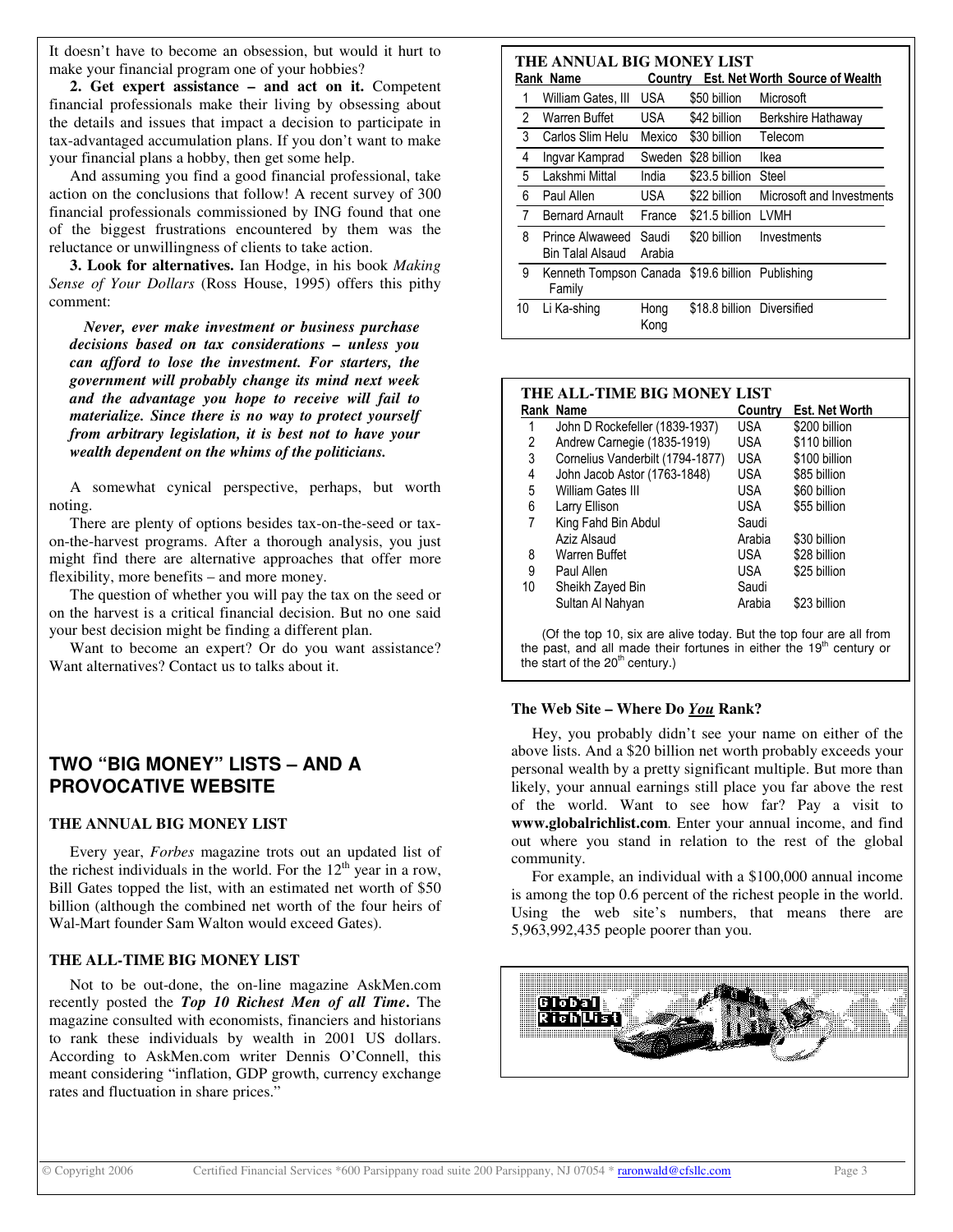# **NEWS DIGEST**

*(Snippets from stuff we've read, including differing points of view, not all of which we agree with. Want to know more? Give us a call and we can provide you with the complete article.)*

### **DISABILITY RISK GREATER FROM ILLNESS THAN ACCIDENTS**

A survey by the Consumer Federation of America and the American Council of Life Insurers found that 82% of people do not have long-term disability insurance or believe their coverage to be



inadequate. Yet according to America's Health Insurance Plans, one-third of working adults say that their families could only live for three months or less on their savings, if the primary wage earner lost his or her income due to a disability.

"It's not just those with hazardous jobs or dangerous hobbies that have to be concerned; in reality illnesses keep more people out of work than accidents. Americans need to get beyond the misconceptions and make sure they are financially protected in the not-so-unlikely event they suffer a disability during their working years," said David F. Woods, president of the non-profit LIFE Foundation.

*Business Wire*, March 3, 2006.

## **HIGH-DEDUCTIBLE HEALTH PLANS ARE BOOMING**

Nearly 3.2 million people were covered by high-deductible health plans in January, American's Health Insurance Plans reported Thursday. That's more than triple the number of people covered by the new breed of benefit less than a year earlier, according to AHIP.



High-deductible plans paired with Health

Savings Accounts are appealing to employers and consumers because they carry lower deductibles than traditional health plans and offer people a pretax option for saving money. "This is a very significant increase" in enrollment, said AHIP President and CEO Karen Ignagni.

Katie Merx, Detroit Free Press, March 10, 2006.

## **FED SOLUTION: RAISE RETIREMENT AGE, RAISE TAXES, DECREASE BENEFITS**

Raising the U.S. retirement age faster could help the United States weather the fiscal strains of the retiring baby boom generation, St. Louis Federal Reserve Bank President William Poole said on Friday.

"Clearly, as a matter of arithmetic, we're going to need some combination of higher taxes or lower outlays because the current

outlays are outrunning the projections of the tax revenues," Poole told a St Louis Forum luncheon. "I think what we should be looking at, as much as we can, are reformed ideas that improve the efficiency with which we make the spending. I think it might be desirable for us to move more quickly to extend the retirement age, for example," he added.

*Reuters*, February 24, 2006.

## **AMERICANS USING UP THEIR HOME EQUITY? MAYBE NOT**

The popular image is that America's homeowners are turning into debt junkies, hocking their houses to the hilt, and are banking on double-digit appreciation rates to bail them out. Among 2004-2005 borrowers: Nearly one out of 10 was in a zero or negative equity position as of last



September. Five percent were in negative territory by more than 10%. Nearly 30% had equity cushions of less than 20%. Forty-four percent had less than a 30% cushion.

But overall, the state of the nation's home equity holdings is hardly so dire. The First American study cites Federal Reserve research that found, contrary to some critics' assumptions, most of American homeowners have plenty of equity – 57% stakes on average as of the third quarter of 2005. Kenneth Harney, *The Nation's Housing,* February 26, 2006.

**NEW RETIREMENT PARADIGM: PART-TIME WORK, HEALTHY DIET AND EXERCISE**

One thing is clear – many people will struggle at some point in their retirement years if they continue to cling to the outdated notion that they should stop working at age 65. Reasons…



The average 401(k) balance for people in their 50s and 60s is only a little over \$100,000.

The average American life span is increasing. One out of four Americans who reach 65 will make it to age 90.

A more viable model is what I call "phased retirement." You secure your future by working at least part-time in your 70s and making wise investments. Of course, you need to maintain your health through diet and exercise, which will help to prevent costly medical problems as you get older.

Steve Vernon, *Bottom Line Personal*, February 15, 2006.

### **AVERAGE U.S. INCOME DOWN**

After the booming 1990s when incomes and stock prices soared, this decade has been less of a thrill ride for most American families.



Average incomes after adjusting for inflation actually fell from 2001 to

2004, and the growth in net worth was the weakest in a decade, the Federal Reserve reported Thursday.

Average family incomes, after adjusting for inflation, fell to \$70,700 in 2004, a drop of 2.3 percent when compared with 2001. That was the weakest showing since a decline of 11.3 percent from 1989 to 1992.

The Fed's results were published in the 2004 Survey of Consumer Finances, a document which provides a comprehensive view of how Americans are faring on such pocketbook issues as incomes and net worth.

Martin Crutsinger, *Associated Press*, February 24, 2006.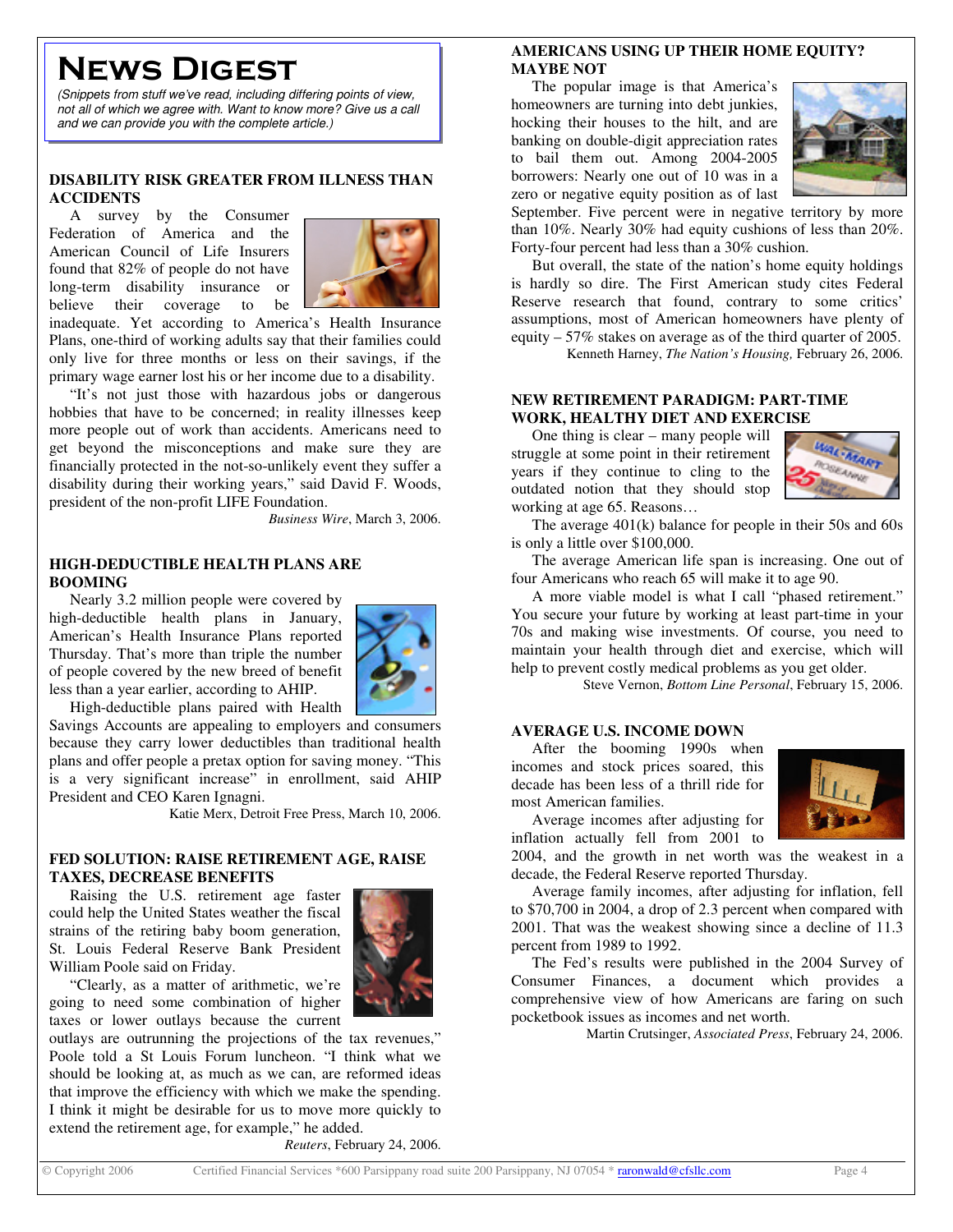

### **WHEN GIVING COUNTS AGAINST YOU**

It's not exactly a Law of Nature, but it's accurate to note that all human laws, even those crafted with the best of intentions, inevitably cause unforeseen consequences. A current example of unforeseen consequences might be legislation passed January 31, 2006 regarding the determination of individual eligibility for Medicaid long-term care benefits.

A portion of the Medicaid program provides long-term care coverage for those who can't afford it on their own. The intent is to provide nursing home care and other assistance for those individuals who have limited financial and familial resources to cope with the challenges of declining health, debilitating disease and dementia. Obviously, Medicaid can't provide these benefits to everyone; thus the government insists on using various eligibility tests to ascertain which individuals are truly "qualified" to receive this assistance.

Here's where unforeseen consequences enter the equation. As Joel Belz notes in a February 25, 2006 *World* essay, "in good entrepreneurial (but sometimes dishonest) style, folks seeking aid have through the years sought ways to quietly move assets off to their children or other safe parking spaces."

Sensing the end-run, the government has in the past attempted to close qualification loopholes by imposing a three-year "look-back" that includes all "gifts" (to children, relatives, etc.) when calculating one's eligibility for benefits. Using an example provided by Belz: "If Aunt Mabel decides to give her \$100,000 house to her struggling son in the hopes that her own assets will be reduced, she discovers to her chagrin that Medicaid will immediately also trim \$100,000 from her future benefits."

Even with these restrictions, it was Congress' perception that creative individuals were still gaming the system. Their solution: make a new, "better" law. The look-back period for disallowing asset transfers is extended to five years. And now, *all* charitable contributions during that five-year period – including donations to churches, service organizations and charities – are included in the amount that will be calculated for the reduction of benefits.

For people like Belz's Aunt Mabel, this law creates a dilemma: As they age, they must constantly weigh the desire to give to charities against the possibility that doing so may artificially inflate the calculation of their assets and reduce the likelihood of receiving assistance in their old age.

*Hmmm…* Based on these conflicting incentives, will the government also provide guidelines on when people should *stop* giving to charity, so as to preserve their chances to receive full benefits?

## **PRACTICAL MEASURES TO PREVENT IDENTITY THEFT**

The Information Age has resulted in many far-reaching societal changes. Never before has so much data been available to so many



people so quickly. This proliferation of information and connection means new ways of doing business, new ways of conducting personal relationships – and new ways of stealing.

Identity theft occurs when personal information, such as name, date of birth, Social Security Number (SSN), financial account or credit card numbers is illegally appropriated and used by another person.

The Federal Trade Commission estimates that 1 of every 20 Americans is affected by identity theft. It received 246,000 reports of identity theft last year, nearly triple the number received in 2001. While the FTC has attributed much of that rise to heightened awareness of the issue among consumers, making them more likely to report incidents as identity theft, accurate statistics on identity theft are still spotty.

In many cases, individuals aren't certain that they are truly crime victims and don't know how the incident occurred. Further, research has found that most victims of identity theft don't report the crime to police; usually the contact is with the bank or financial institution from which the theft occurred. And while banks increasingly alert authorities when incidents occur, even those disclosures can be incomplete.

Besides adopting the information safeguards being introduced by financial institutions and communication providers (such as encryption software, secured accounts and the like), there are things you can do to minimize your exposure to identity theft. Culled from several sources, the list below is not exhaustive, but offers practical insight into areas of vulnerability and preventive measures.

**Stealing mail and sorting through garbage** ("dumpster diving") are simple, low-tech ways identity thieves operate. Therefore,

- **Shred all offers of pre-approved credit, and any other mail which contains personal information.**
- **Consider a P.O. Box or some other locked/secured mailbox.**
- **Ask the post office to hold your mail when on vacation or out of town.**
- **Don't put outgoing mail in unlocked or open mailboxes.**
- **Cut up or destroy old credit cards.**
- **Only put the last 4 digits of your credit card account number on the "memo" of your payment check. The credit card company will know your account number, but a thief cannot guess the rest of it.**

*(continued on next page)*